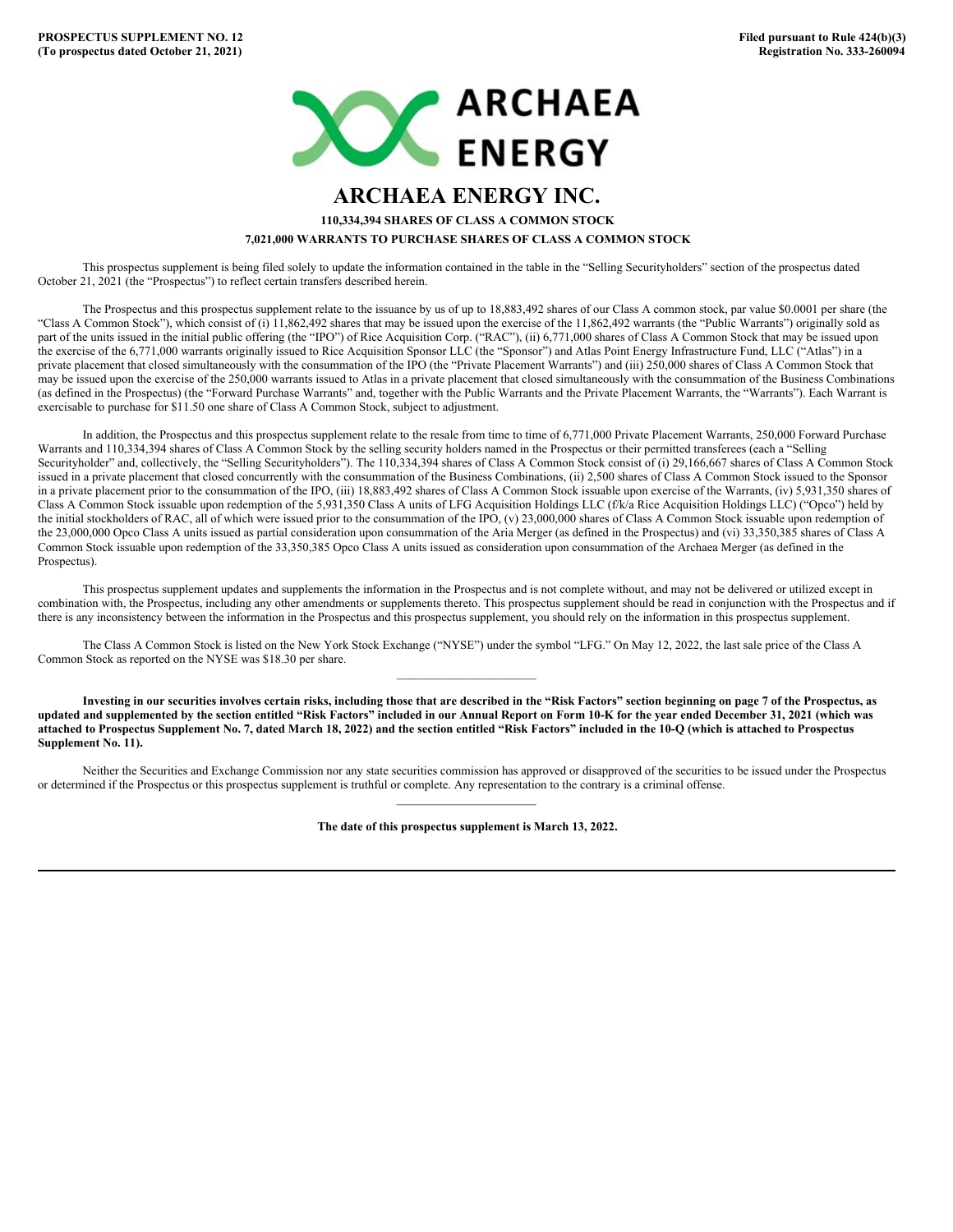## **SELLING SECURITYHOLDERS**

The following information is provided as of May 11, 2022 to update the "Selling Securityholders" section of the Prospectus to reflect the pro rata distribution by the Sponsor to its members on such date of an aggregate of (i) 6,093,900 Private Placement Warrants, (ii) 5,532,287 shares of Class B common stock, par value \$0.0001 per share (the "Class B Common Stock"), and (iii) 2,500 shares of Class A Common Stock (the "Distribution"), as reflected in the Selling Securityholder table set forth below. Following the Distribution, the Sponsor no longer owns any shares of Class A Common Stock, Class B Common Stock or Private Placement Warrants.

Where the name of a Selling Securityholder identified in the table below also appears in the table in the Prospectus, the information set forth in the table below regarding that Selling Securityholder supersedes and replaces the information regarding such Selling Securityholder in the Prospectus. Information regarding the Selling Securityholders listed in the table below, including the number of shares of Class A Common Stock, Class B Common Stock and Private Placement Warrants beneficially owned by them, is based on information provided by such Selling Securityholders as of the date of this prospectus supplement.

Information about the Selling Securityholders, including those listed below, may change over time. Since the effectiveness of the Registration Statement on Form S-1 of which the Prospectus is a part, a number of Selling Securityholders have exercised their warrants and/or sold or otherwise transferred their securities registered thereunder. This prospectus supplement does not provide any updates with respect to any such exercises, sales or transfers, except for those expressly referred to in the immediately preceding paragraph.

|                                                                  | <b>Before the Offering</b>                                             |                       | <b>Number of Securities</b><br><b>Being Offered</b>                                     |                                                      | <b>After the Offering</b>                                       |                                                                                           |                       |
|------------------------------------------------------------------|------------------------------------------------------------------------|-----------------------|-----------------------------------------------------------------------------------------|------------------------------------------------------|-----------------------------------------------------------------|-------------------------------------------------------------------------------------------|-----------------------|
| <b>Name of Selling</b><br>Securityholder                         | Number of<br><b>Shares of Class</b><br><b>A Common</b><br><b>Stock</b> | Number of<br>Warrants | Number of<br><b>Shares of Class</b><br>A Common<br><b>Stock Being</b><br><b>Offered</b> | Number of<br><b>Warrants Being</b><br><b>Offered</b> | Number of<br><b>Shares of Class</b><br>A Common<br><b>Stock</b> | Percentage of<br>Outstanding<br><b>Shares of Class</b><br><b>A Common</b><br><b>Stock</b> | Number of<br>Warrants |
| Brian McCarthy $\overline{(1)(2)}$                               | 148,253                                                                | 316,299               | 148,253                                                                                 | 316,299                                              |                                                                 |                                                                                           |                       |
| Charles H. Burrus <sup>(1)(3)</sup>                              | 9,268                                                                  | 21,467                | 9,268                                                                                   | 21,467                                               |                                                                 |                                                                                           |                       |
| Daniel J. Rice $III^{(1)(4)}$                                    | 1,170,866                                                              | 251,905               | 1,170,866                                                                               | 251,905                                              |                                                                 |                                                                                           |                       |
| Daniel J. Rice $IV^{(1)(5)}$                                     | 7,031                                                                  |                       | 5,154                                                                                   |                                                      | 1,877                                                           |                                                                                           |                       |
| Daniel J. Rice IV 2018<br>Irrevocable $Trust^{(1)(6)(7)}$<br>(8) | 1,540,898                                                              | 1,282,972             | 1,540,898                                                                               | 1,282,972                                            |                                                                 |                                                                                           |                       |
| Derek A. Rice 2018                                               |                                                                        |                       |                                                                                         |                                                      |                                                                 |                                                                                           |                       |
| Irrevocable $Trust(1)(7)(9)$                                     | 1,153,955                                                              | 637,792               | 1,153,955                                                                               | 637,792                                              |                                                                 |                                                                                           |                       |
| Elliana Rogers Trust $(1)(10)$                                   | 13,550                                                                 |                       | 13,550                                                                                  |                                                      |                                                                 |                                                                                           |                       |
| Gavin Rogers Trust <sup>(1)(10)</sup>                            | 13,550                                                                 |                       | 13,550                                                                                  |                                                      |                                                                 |                                                                                           |                       |
| J. Kyle Derham <sup>(1)(11)</sup>                                | 1,067,565                                                              | 1,490,899             | 1,065,688                                                                               | 1,490,899                                            | 1,877                                                           | $\ast$                                                                                    |                       |
| Jack Rogers Trust <sup>(1)(10)</sup>                             | 13,550                                                                 |                       | 13,550                                                                                  |                                                      |                                                                 |                                                                                           |                       |
| James Torgerson <sup>(1)(12)</sup>                               | 138,551                                                                | 83,968                | 136,674                                                                                 | 83,968                                               | 1,877                                                           | $\ast$                                                                                    |                       |
| James Wilmot Rogers <sup>(1)(13)</sup>                           | 161,317                                                                | 234,399               | 161,317                                                                                 | 234,398                                              |                                                                 |                                                                                           |                       |
| Joseph Malchow <sup>(1)(12)</sup>                                | 138,551                                                                | 83,968                | 136,674                                                                                 | 83,968                                               | 1,877                                                           | $\ast$                                                                                    |                       |
| Kathryn Jackson <sup>(1)(12)</sup>                               | 138,551                                                                | 83,968                | 136,674                                                                                 | 83,968                                               | 1,877                                                           | $\ast$                                                                                    |                       |
| Liam Rogers $Trust^{(1)(10)}$                                    | 13,550                                                                 |                       | 13,550                                                                                  |                                                      |                                                                 |                                                                                           |                       |
| Quincy Rogers Trust <sup>(1)(10)</sup>                           | 13,550                                                                 |                       | 13,550                                                                                  |                                                      |                                                                 |                                                                                           |                       |
| Richard Walton <sup><math>(1)(14)</math></sup>                   | 261,114                                                                | 421,259               | 261,114                                                                                 | 421,259                                              |                                                                 |                                                                                           |                       |
| Ryan N. Rice 2018<br>Irrevocable $Trust^{(1)(7)(15)}$            | 205,433                                                                | 125,953               | 205,433                                                                                 | 125,953                                              |                                                                 |                                                                                           |                       |
| Stork Partners LLC <sup>(1)(16)</sup>                            | 1,107,396                                                              | 421,259               | 1,107,396                                                                               | 421,259                                              |                                                                 |                                                                                           |                       |
| Toby Z. Rice 2018<br>Irrevocable $Trust^{(1)(7)(17)}$            | 1,153,955                                                              | 637,792               | 1,153,955                                                                               | 637,792                                              |                                                                 |                                                                                           |                       |

Less than 1%